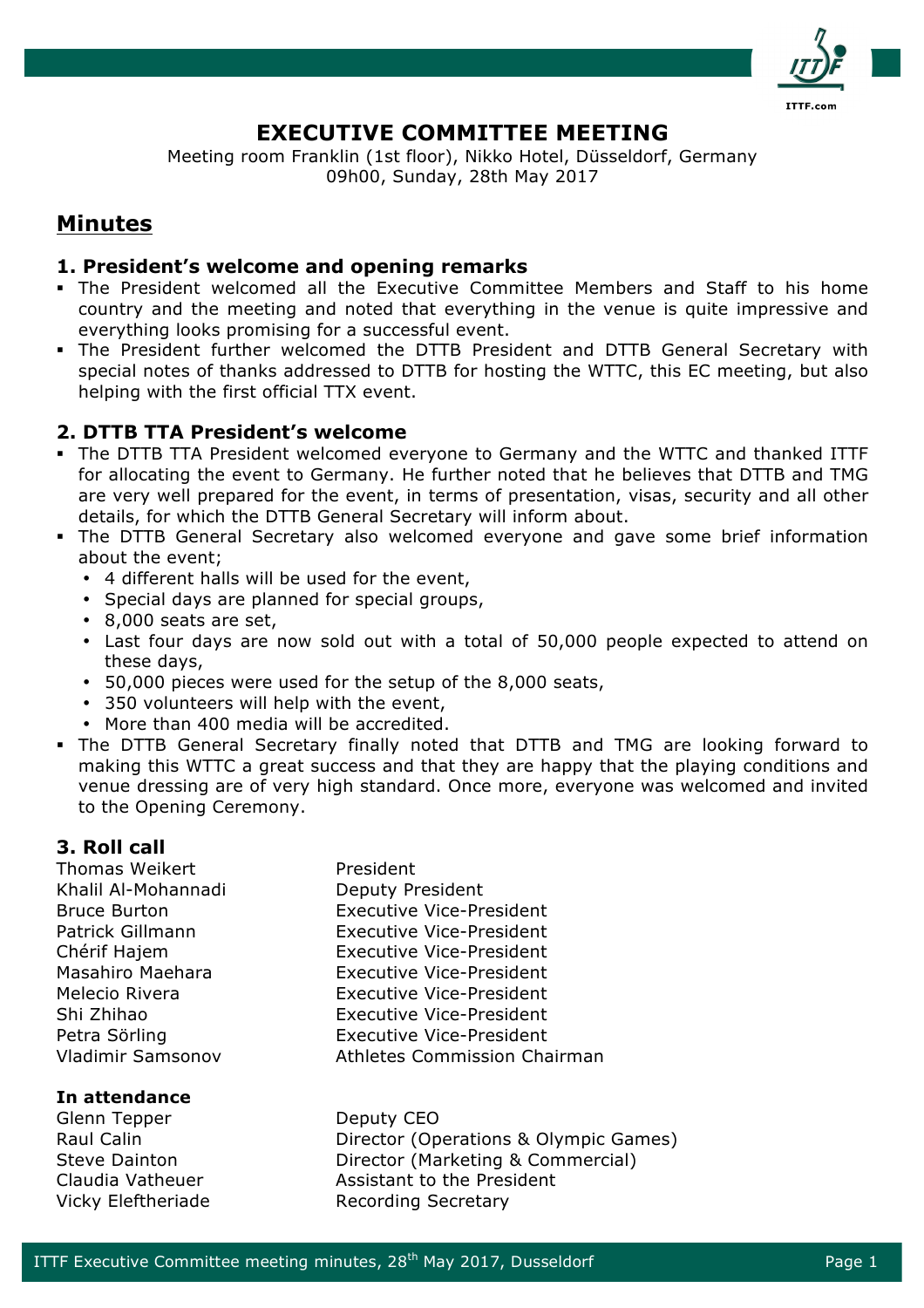

### **Hosts/Guests (Only attending the opening part)**

Michael Geiger DTTB President

Matthias Vatheuer **DTTB General Secretary** 

# **4. Approval of the agenda**

- § The Director (Operations & Olympic/Paralympic Games) noted that since 2015 all EC meetings are recorded, only for verification purposes and highlighted that the recording is confidential. The recording is only used in case there is an appeal on something noted and in such cases only the part that is questioned is shared for verification purposes.
- The Executive Committee approved the agenda, with the addition of one new item:
	- 12.3. Legal advise for Oceania

# **5. Minutes**

## **5.1. Approval of the minutes of the previous meeting (11 March 2017)**

• The minutes of the previous meeting were approved and signed by the President.

## **5.2. Business arising from the minutes not otherwise covered by the agenda**

• There was no further business.

### **5.3. Report and review of task from past EC meetings**

- § The Director (Operations & Olympic/Paralympic Games) reported that:
	- The action list was not included in the minutes, because the minutes of the previous meeting were distributed quickly.
	- The only point to be noted is that everything is already in progress for the Service Working Group's work to start, including the addition of the video recording study.

# **6. 2017 AGM and BoD (TW, GT, RC)**

### **6.1. AGM preparations**

- The Director (Operations & Olympic/Paralympic Games) reported that:
	- All preparations are running smoothly, with the cooperation of DTTB and TMG.
	- Written communication with the flow for the elections is already sent out and everything is prepared.

### **6.2. Election procedures**

• The Deputy CEO reported that:

- As noted before, a detailed document with the voting process was prepared and sent out.
- It was decided to have a circular flow, with three different stages, so that people won't mix up.
- 5 scrutineers and 1 ITTF staff will supervise the votes' counting.
- A preparation and briefing meeting is planned with all ITTF Staff and Officials on  $31<sup>st</sup>$ May 2017.
- Elections for the President and Executive Committee members should finish before lunch and following lunch the election procedure will be repeated for the BoD.
- The ITTF President noted that:
	- The ITTF Chair appointed Mr Gianni Fera (attorney-at-law), to be the Independent Elections Supervisor and further noted that this is not in line with the ITTF Constitution, as it was an appointment and not a suggestion for the AGM to approve. He noted that the Executive Committee needs to decide if they agree to suggest to the AGM the appointment of Mr Gianni Fera as the Independent Election Supervisor.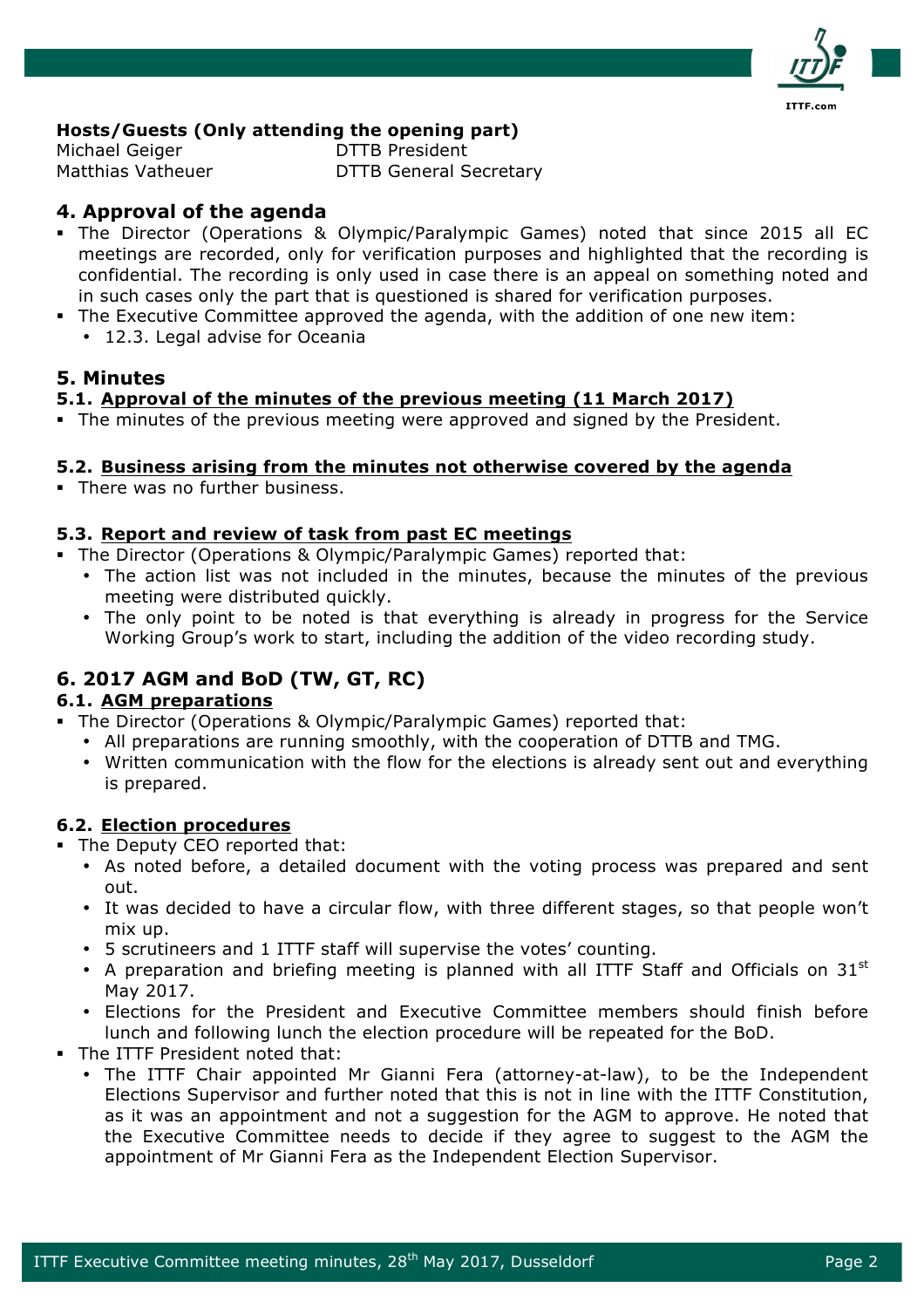

#### **1-EC-20170528**

The Executive Committee (with two abstentions) resolved to suggest to the AGM to appoint Mr. Gianni Fera to be the Independent Election Supervisor at the 2017 AGM.

#### **6.3. Presentations**

- § The Director (Operations & Olympic/Paralympic Games) reported that:
	- The presentations for the 2018 WTTC, Tokyo 2020, Merit Awards and Sponsors' Recognitions will all take place during the afternoon session.
	- The only video, which will be shown during the morning session, will be the one for the presentation of the ITTF full membership.

#### **6.4. Chair proposal procedure**

The Deputy CEO noted that:

- The normal procedure is that the new Executive Committee should propose the new ITTF Chair.
- The problem is that the new Executive Committee won't have the time needed to think and discuss during the AGM, therefore it is recommended that the EC meets just after the OPC meeting  $(1^{st}$  June) and therefore the suggestion should be made at that point, announced at the 2017 Board of Directors meeting and ratified at the 2018 AGM.
- One of the Executive Vice Presidents suggested that:
	- The Executive Committee should ask the AGM to give the right to the BoD to approve the new ITTF Chair, based on the nomination from the new Executive Committee.

#### **2-EC-20170528**

The Executive Committee resolved to ask the AGM to give the right to the BoD to approve the new ITTF Chair, based on the nomination from the new Executive Committee.

# **7. Operations Program (PS, GT, RC)**

#### **7.1. 2016 audited financial statements**

- The Executive Vice President in charge reported that:
	- The 2016 auditors report was ready and a brief summary followed, covering the points already listed in the letter already included in the agenda and supporting documents of this meeting.
	- On behalf of the ITTF she would like to thank all who contributed to the audited financial reports and noted that with the finance system still being in Canada, the Chair's help was important.
- § It was noted that for International Umpires/Referees revenues there is a difference year after year, because of the exams taking place every second year, but it was noted that in the future this should maybe be reflected in the financial statements in a different way, deferring 50% of the income to the non-exams years.
- § The Director (Operations & Olympic/Paralympic Games) highlighted that the ITTF should make a big change in the way the accountings are handled and hopefully have a completely new system in the future, as the current one is obsolete and does not provide the necessary information.

#### **7.2. Auditors report**

The Executive Vice President in charge reported that: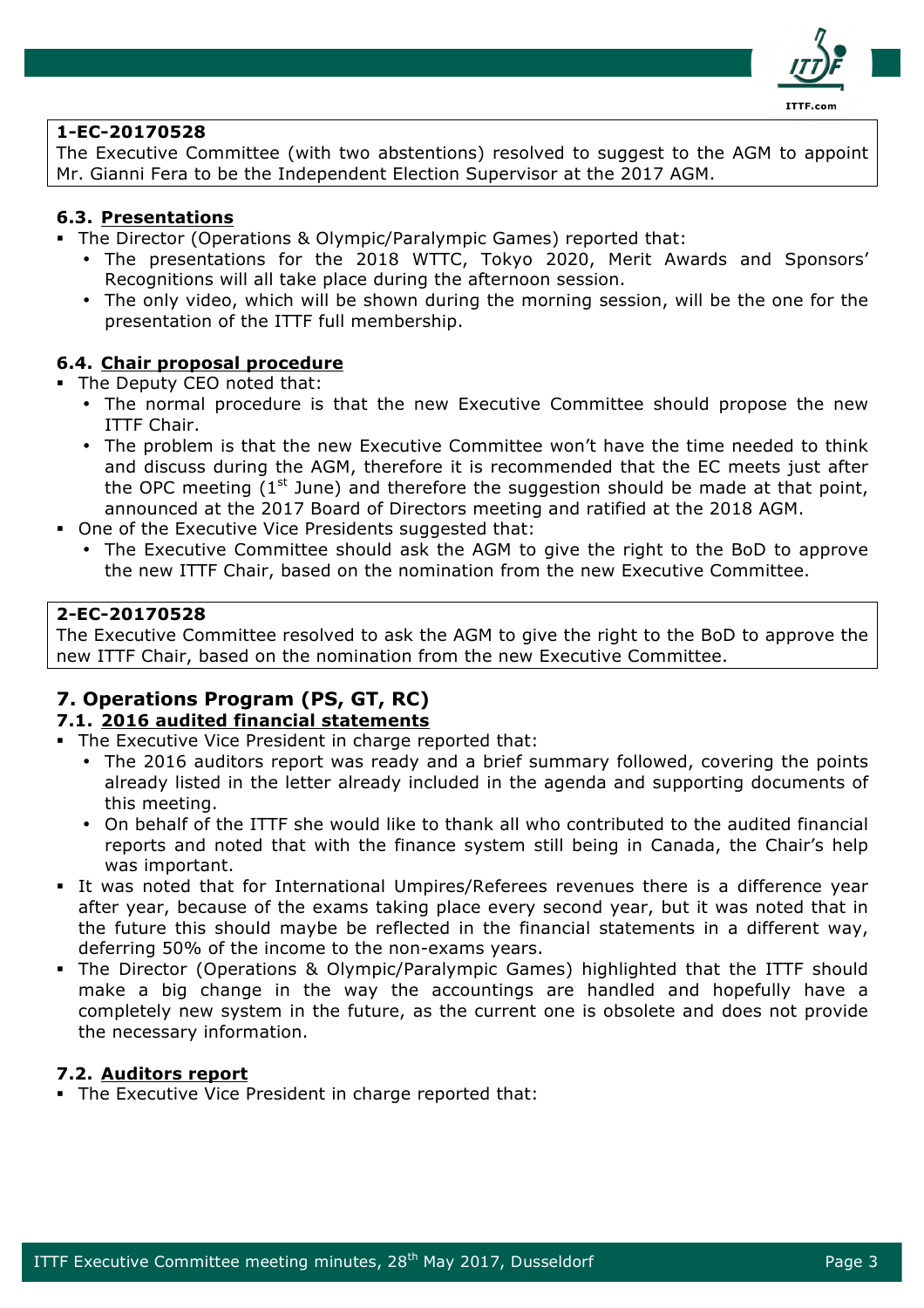

- The report from the auditors is very good and extensive and she further noted that she would only like to focus on one item, the positive fact that under "Quality of the accounting closing process" there is no "red lights".
- Only two points are yellow and those can be improved if we are ready to learn from the past and also have a better system in place.

### **7.3. Budget**

- The Executive Vice President in charge reported that:
	- Normally the budget for the following year is done at the end of the previous year.
	- There should normally be a budget planning for the period 2017 to 2020 as a long term budget, but it's now very difficult to make such a long term plan, therefore the suggestion is to make the 2017 budget separately and then the new Executive Committee should prepare the 2018-2020, based on the strategic plan which will be set.
- § The Director (Operations & Olympic/Paralympic Games) presented the 2017 estimated budget:
	- With an estimated income of  $\sim$  US\$ 16,162,400 (from which US\$ 11,000,000 will come from marketing agreements) and an expenditure foreseen at  $\sim$ US\$ 15,890,000.
	- It was noted that deferred revenues regarding Olympic fund (17.2 millions for 4 years) will be allocated to the reserve fund, a fund that should be  $\sim$ 15 millions.
	- It was further noted that for 2017 the net profit for the period is expected to be lower because USD 5,200,000 are allocated to the reserve fund.
- The Director (Marketing and Commercial) noted that:
	- In regards to the marketing income he is very happy to see all promotional activities and two new staff already working on Marketing.
	- Four major sponsors signed for the Liebherr 2017 WTTC, is maybe the first time that happens and further noted that the event will probably be a success in marketing and financial.

# **7.4. Appointment of auditors 2017-2018**

- The Director (Operations & Olympic/Paralympic Games) presented some information about Mazars, the new company recommended. The following points were noted:
	- According to Swiss law a company needs to change its main auditor every seven years.
	- Michael Ackermann, currently working for Ernst & Young Ltd, has been involved on ITTF audits for the past years and from 01 June 2017 he is moving to Mazars. It's important to have a person, who understands how ITTF operates.
	- Mazars has presence internationally and most importantly they also have presence in Singapore, which is interesting as all ITTF Marketing activities are happening from Singapore office, therefore it may be possible to have the audits of Singapore office also done from the same firm if the pricing is reasonable. It was further noted that this would be ideal, because having the audits done by two separate firms takes more time for everyone and complicates procedures.
	- Mazars is a smaller company, compared to Ernst & Young Ltd and therefore the ITTF will be a bigger customer.
	- Mazars offers other services and they can also help ITTF with double taxation rates, consultation about a new financial system etc.

#### **3-EC-20170528**

The Executive Committee resolved to propose to the AGM that Mazars will be the ITTF financial auditor for 2017 and 2018.

### **7.5. Membership recognition issues (GT)**

• The Deputy CEO reported the following issue about Dominica: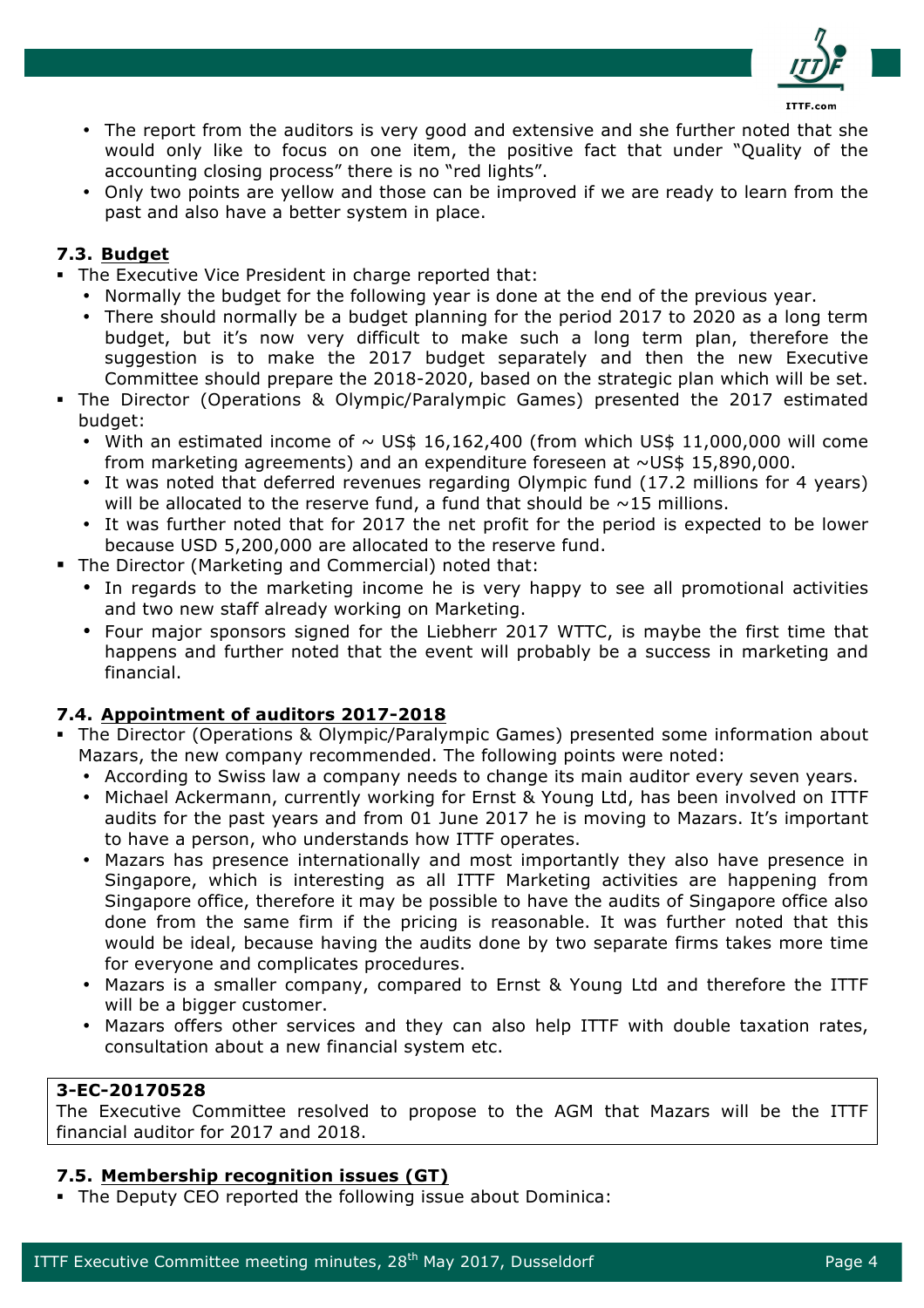

- Dominica NOC contacted ITTF regarding governance issues related to their president.
- After consultation with LATTU, the Executive Committee unanimously agreed to suspend Dominica TTA pending the removal of the president and plans for a new election.
- Dominica TTA immediately removed the president and was therefore reinstated prior to the World Championships.
- § On of the Executive Vice Presidents raised the question why ITTF asked the opinion of the Caribbean Table Tennis Federation, and it was noted that it was also a request from the Continental President of Latin America, Juan Vila, to consult him. In the end, the decision was a joint suggestion with the Continental Federation and the Caribbean Federation.

## **7.6. Code of ethics – implementation**

- The Executive Vice President in charge reported that:
- § As previously reported the work on the document is done and will be presented to the BoD on 2<sup>nd</sup> June 2017 for approval. It was just noted that the Code of Ethics commissioners will be one Executive Vice President, one Rules Committee representative and one Athletes Commission representative. Three reserves will be appointed, for cases where one of the three main commissioners will have conflict.
- § Director (Operations & Olympic/Paralympic Games) thanked the Executive Vice President in charge for the work done and confirmed that 1 July 2017 is the implementation date.

# **8. Competition Program**

### **8.1. LIEBHERR 2017 World Championships update (KA, SD)**

- The Director (Marketing and Commercial) reported that:
	- Basically the update from the DTTB General Secretary earlier in the meeting covers most of the points.
	- The main hall is great and it is very promising this will probably be the best WTTC ever.
	- Everything from technical point of view looks good and a joint meeting with the OC will be held if not every day, every after day, therefore if anyone from the Executive Committee has any comments should report to the Director (Marketing and Commercial) or the Director (Operations & Olympic/Paralympic Games).
- The Athletes Commission Chairman confirmed from his side that everything looks indeed great and the conditions are of high quality.
- § Petra Sörling noted that a team from 2018 WTTC OC, Swedish TTA and the city of Halmstad will be attending the 2017 WTTC and it's important that this event is so good, because they will take a very good impression and will learn a lot from it.

# **9. Marketing and Promotion Program (TW, SD)**

### **9.1. Marketing update**

- The Director (Marketing and Commercial) reported that:
	- A verbal agreement was reached an American company, GoDaddy, and the press release should be sent out soon. He thanked USA TTA CEO, Gordon Kaye, who introduced GoDaddy's agency to ITTF.
	- Everything is going well with Seamaster and noted that Mr. Frank Ji, Chairman, Seamaster Group, is in Germany to enjoy the 2017 WTTC and the TTX event. He further noted that this agreement adds more pressure to resell the rights and was noted that more sales staff should be added to the team, for markets where needed.
- § One of the Executive Vice Presidents noted that this one of the reasons why it's important to allocate events in different continents as this cooperation started because of the 2016 WWC taking place in USA.

### **9.2. TTX – urban table tennis**

• The Director (Marketing and Commercial) reported that: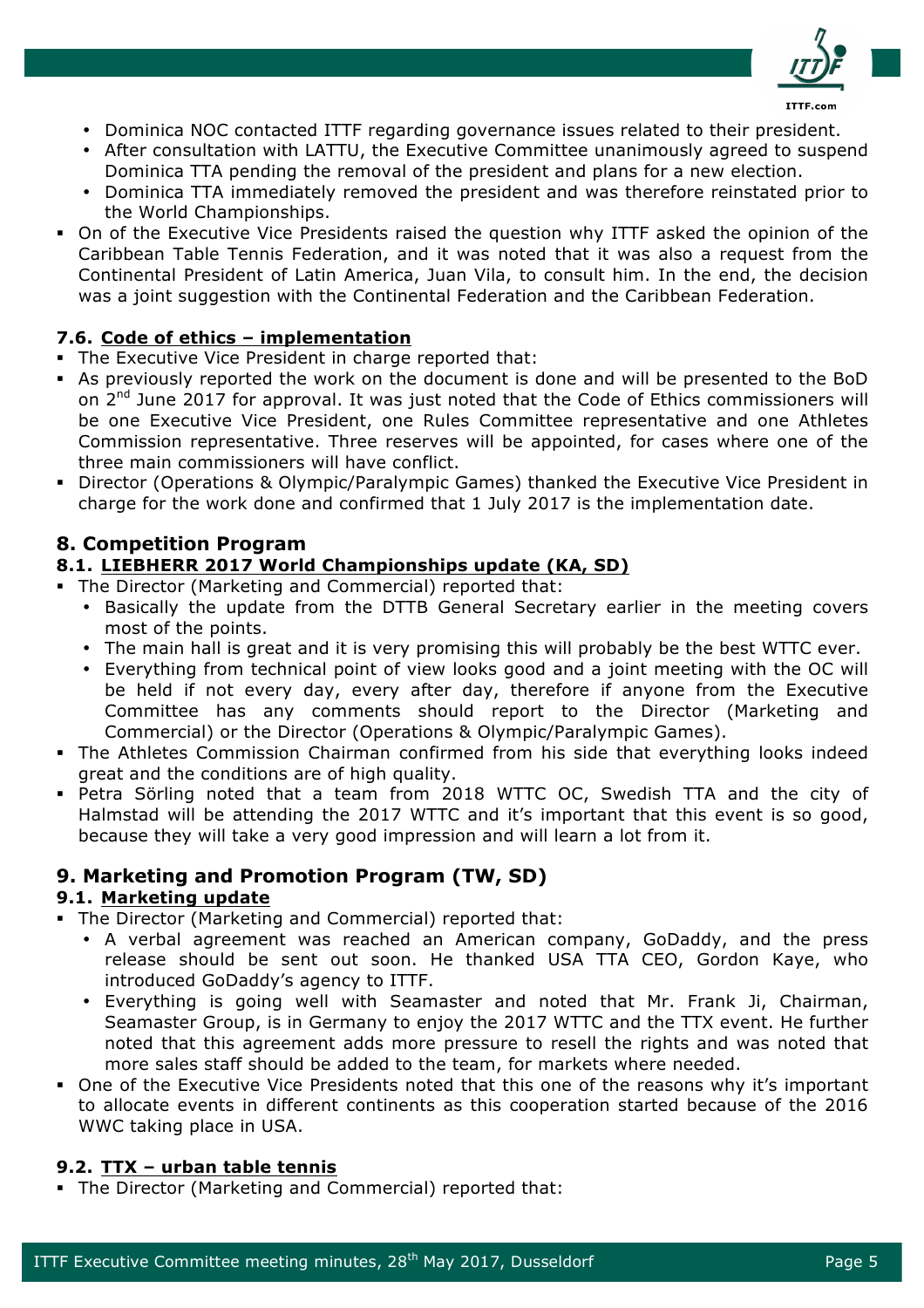

- TTX is getting to life and it was a good fun at the event held in Düsseldorf.
- There are still some things to conclude like licensing of events and equipment but in 2018 we should be able to start with the events.

### **9.3. Marketing Cocktail Reception**

- The Director (Marketing and Commercial) reported that:
	- Marketing Cocktail Reception will be held for presenting the Marketing activities and give a full update to stakeholders.

# **9.4. WTTC Marketing Update**

- The Director (Marketing and Commercial) reported that:
	- 120 countries will be broadcasting the 2017 WTTC.
	- Eurosport will not cover the event due to the clash with Roland Garros, but with help from Lagardere now 15 countries will be broadcasting in Europe.
	- Some more regional broadcasters in Germany are keen to add more hours.
	- In cooperation with DTTB, TATA Tongchuang signed as a new sponsor for the 2017 WTTC and a signing ceremony took place in Chengdu, China. It was further noted that there is some potential that the company will like to become a long-term partner and already an additional small extra contract was signed for some media activation activities, during the 2017 WTTC.
	- An extra agreement was signed with Liebherr and starting from Day 3 of the 2017 WTTC there will be a kind of talk show with players, coaches etc., to discuss the day's action.

# **10. Development, Education & Training Program (GT)**

### **10.1. ITTF Administration Course**

- The Deputy CEO reported that:
	- After many years of focusing on athletes career path, the ITTF released the administration course, last week, in four languages (English, French, Spanish, Arabic) and some other languages' groups already approached for having the program translated to other languages.
	- Noted that this is a great step forward for filling a gap that was missing.
- The login, numbers and statistics can be found here:
- § https://dna.ittfeducation.com/?lang=en

# **10.2. Young Umpires Project**

- The Deputy CEO reported that:
- § Both times, 2010 and 2014 this project was successful, with online courses as a fast track way to get into international umpiring and should the finances be available, the project should be continue.
- On a question if the tutors are appointed in conjunction with the URC it was confirmed this is the case.

### **4-EC-20170528**

The Executive Committee resolved to continue with the Young Umpire Project for 2018 YOG.

# **11. Athletes' Commission Report (VS)**

The Athletes Commission Chairman reported that: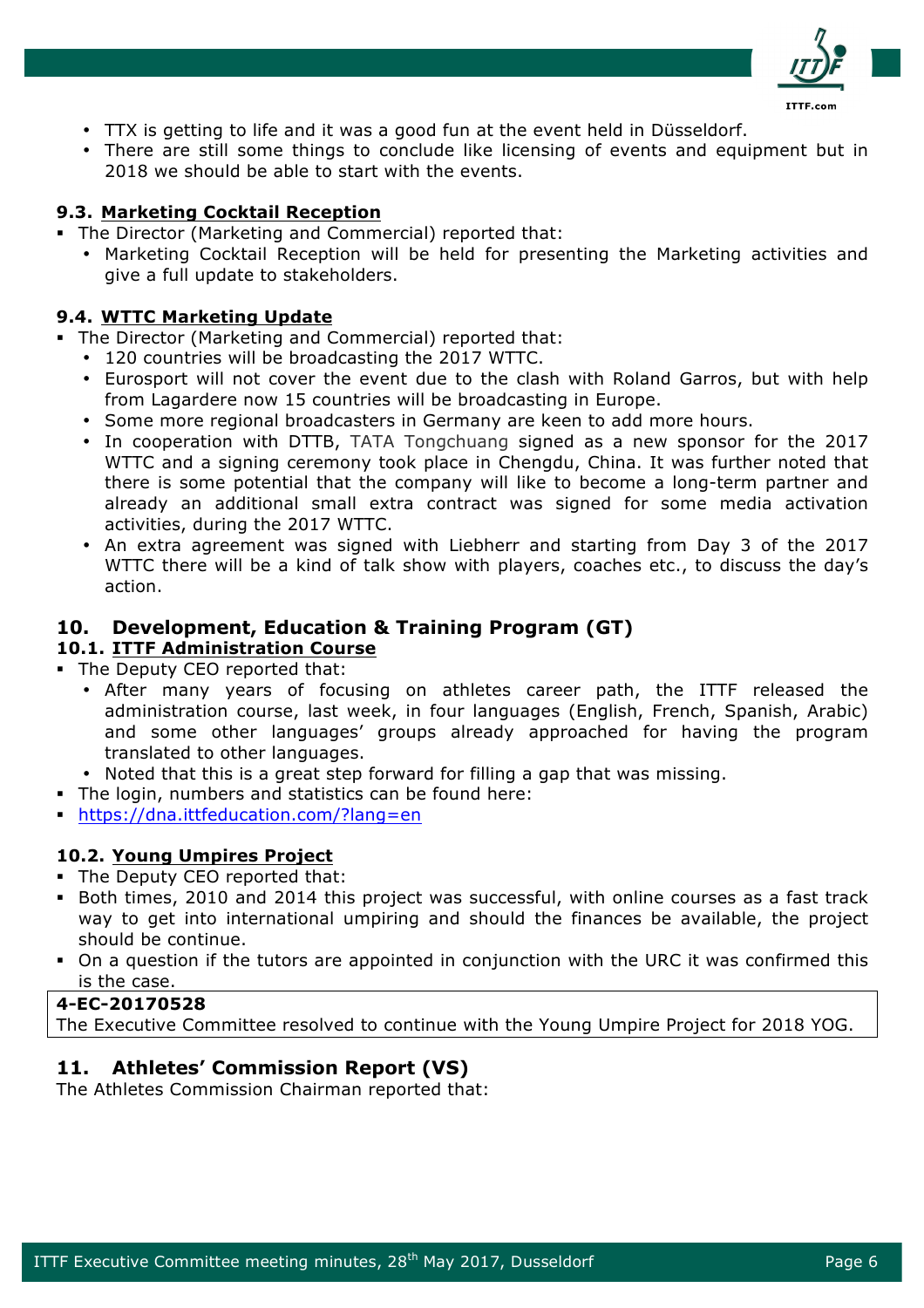

- As usual there will be several meetings organised during the 2017 WTTC; two AC meetings, one meeting with players and two IOC ACP Workshops with the presence of IOC Entourage Commission member Claudia Bokel and Zoran Primorac and the second one, might also be attended by Ryu Seungmin.
- DHS D40+ balls are already used and so far the comments are positive, but more feedback will be collected after the upcoming WT Platinum events.
- It is very positive that every team attending the 2017 WTTC as well as the TOP 60 Men and Women will get DHS D40+balls for practice.
- The propositions regarding eligibility were amended, as discussed at the previous EC meeting, and to be in line with the Code of Ethics and the IOC rules. It was noted that the difference now is that any member of any ITTF committee should disclose in advance a conflict of interest. It is in our best interest, also for the ITTF to the IOC, to have this proposition passing with as higher number of positive votes as possible.
- Ryu Seungmin will represent the Athletes Commission at the 2017 AGM.

## **12. Any other business**

#### **12.1. ITTF CEO**

• The ITTF Staff were requested to leave the meeting room and this was a closed session.

#### **12.2. Next EC meeting**

• The next EC meeting is planned to take place on  $5<sup>th</sup>$  June 2017, 09h00, in Dusseldorf, Germany.

### **12.3. Legal advise for Oceania**

The ITTF President reported that:

- The Oceania TTF President asked the ITTF President for advise for the case of USD 30,000 paid from TMS International to Oceania TTF and eventually the ITTF and OTTF have sought legal advise from a lawyer for the case of USD 30,000 paid from TMS International to OTTF.
- A summary from the legal advice received was distributed to be discussed
- It was noted that in the end of 2016 or beginning of 2017 there were several e-mails communications that the money should be paid back. At some point, it was mentioned that the money were not from TMS International but from DHS, but actually the money were from TMS International with the intention of paying tickets for the delegates to travel to the 2017 WTTC.
- The Executive Vice President from Oceania reported that:
	- Until March 2016 he was responsible for Marketing in OTTF and therefore was trying to increase marketing income. He further noted that as done in the past there were signed agreements with TMS International and DHS. It was a subsidy to find money for attending the Oceania meetings and the WTTC because it's good for Oceania TTF delegates to attend such meetings.
	- The Oceania TTF Management committee, at which him personally was not a member, decided to allocate this money for meetings in Fiji and the 2017 WTTC but also volunteers and players to attend the Oceania Cup.
	- Surely this money came from TMS International, as other money from agreements with the same company. TMS International just reported that this money came from DHS, in July 2016. In January 2017 he received an email from Adham Sharara that he does not want this to be considered as having something to do with elections.
	- Highlighted that 14 months before he could not think about elections.
	- Only four countries out of twenty-four took profit of this.
- The ITTF President noted that: